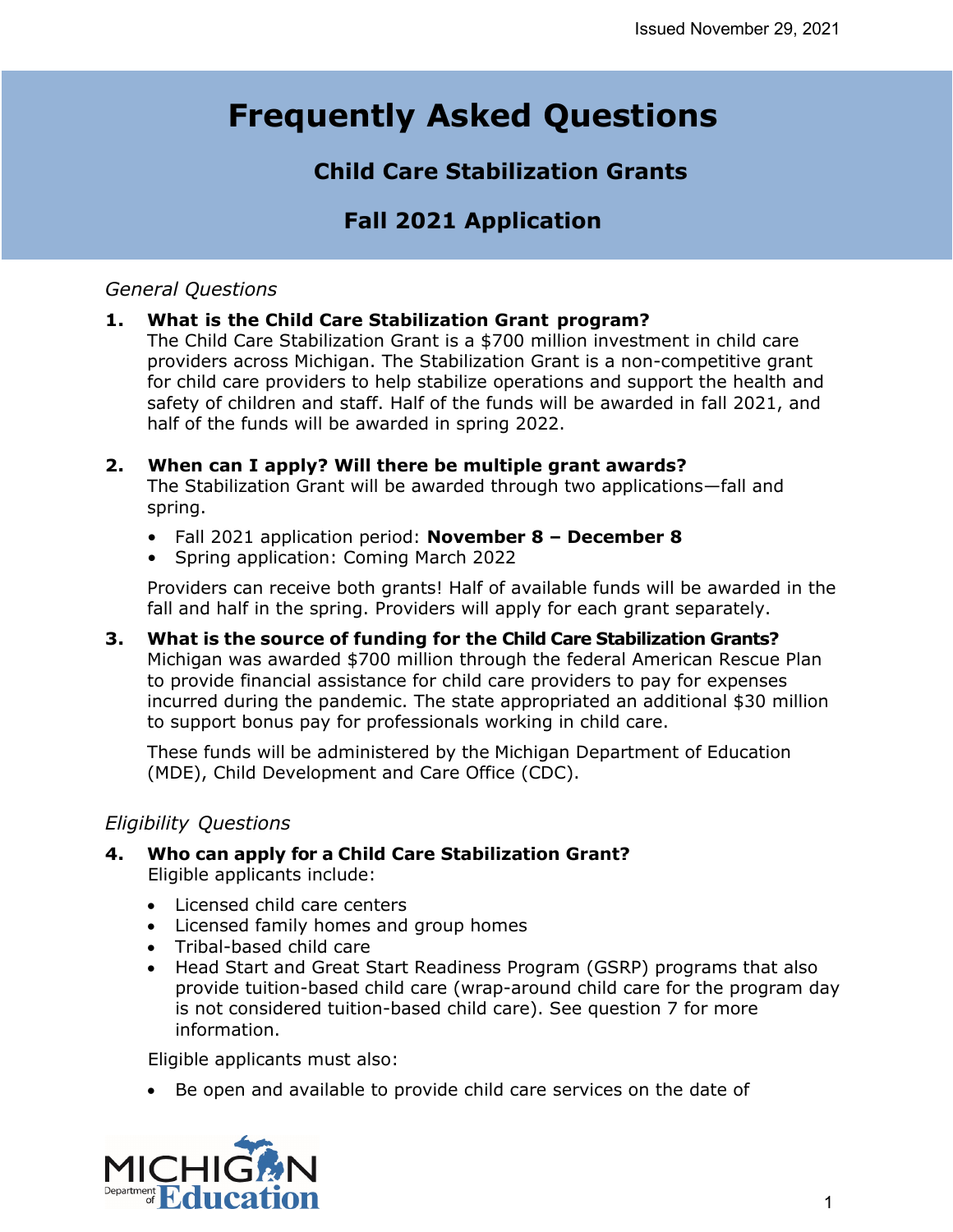application OR temporarily closed due to a public health emergency, financial hardship, or other reasons related to the COVID-19 pandemic. If a provider is temporarily closed, they must have a current license. If your license is lapsed, you are not eligible for funding through this program.

Stabilization grants are available regardless of the receipt of previous federal assistance, including funding from the Child and Development Care program or the Child Care Relief Fund. The provider does not have to participate in the CDC program, commonly called the child care subsidy, to be eligible.

Licensed providers with a suspended license are not eligible for the grant. Licensed providers with a provisional license are eligible for the grant.

#### **5. Are licensed exempt providers eligible?**

No. License exempt providers are not eligible for a Stabilization Grant, however, MDE will be releasing a grant specifically for license exempt providers soon. Visit [www.michigan.gov/childcare](http://www.michigan.gov/childcare) for updates on the application process.

**6. I am a GSRP and/or Head Start program, am I eligible to apply?** Maybe. Both Head Start and GSRP programs received GSRP and Head Start funding during the COVID-19 crisis to address program and staff costs.

If you only provide a Head Start and/or GSRP program, you are not eligible for this grant. Head Start and GSRP programs that also provide tuition-based child care under the same license number are eligible (wrap-around child care for the program day is not considered tuition-based child care).

If you are not sure whether you qualify, please contact the Child Development and Care office at the Michigan Department of Education at 866-990-3227, and we can discuss your situation.

- **7. Can I apply for a grant if I am still closed and not caring for children?** Yes, if you were temporarily closed due to a public health emergency, financial hardship, or other reasons related to the COVID-19 pandemic you are eligible to apply. To receive funds, you must agree to reopen by no later than three months after accepting the funds or you will have to repay unspent funds to MDE.
- **8. Can I apply for a grant if I am open, but not currently serving children?** Yes, you must enroll children no later than 3 months after accepting the funds or you will have to repay the unspent funds to MDE. Any unspent funds must be returned within 30 days or April 15, 2022.
- **9. If a provider has a license, but had their subsidy revoked due to fraud or misrepresentation, or is under investigation for either, do they qualify for funding?**

No. A provider with a history of fraud or misrepresentation is not eligible.

**10. If my program received previous COVID-relief funding, am I still eligible?**

Yes. Stabilization grants are available regardless of the receipt of previous federal assistance, including funding from the Child Development and Care program or the Child Care Relief Fund.

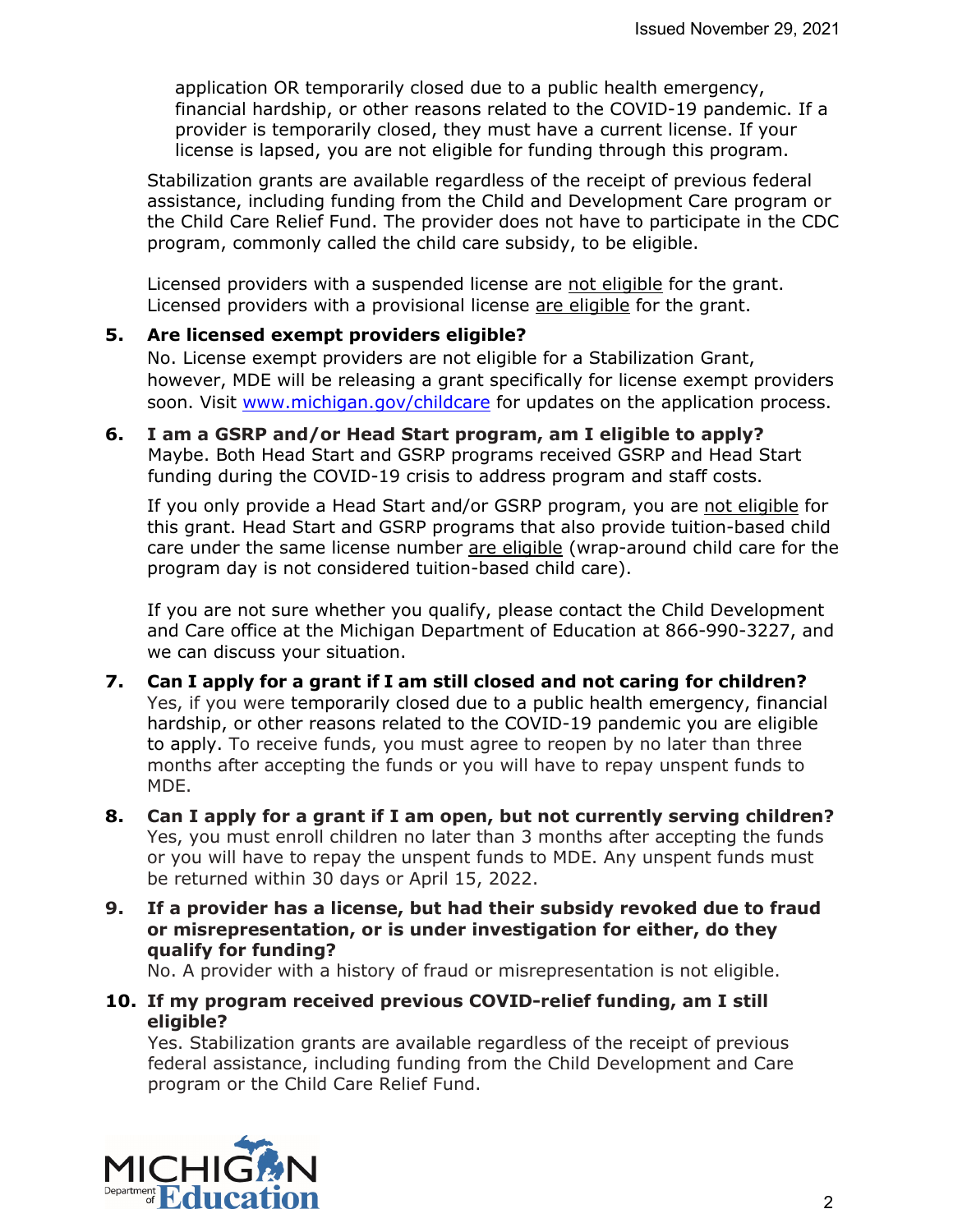As a reminder, you cannot use these federal funds to pay for expenses already paid for by another funding source.

#### **11. What if I close after receiving the funds?**

Closure of the program will require the return of all unspent funds within 30 days after the closure.

**12. Can Child Care Stabilization Grants be used to help a new child care provider open, or a permanently closed child care provider reopen?** No. The Child Care Stabilization Grants cannot be used to help a new child care provider open, or a permanently closed child care provider reopen. These subgrants are designed to stabilize existing child care businesses, not fund start-up or reopening of a provider not currently open for business. MDE will be releasing future funding opportunities to support new and expanding providers.

#### *Application Questions*

#### **13. How do I apply?**

Eligible child care programs must complete and submit an online application. Visit [www.Michigan.gov/childcare](http://www.michigan.gov/childcare) to complete the application. If you need help applying, we're here to support you! Contact your Great Start to Quality Resource Center for help with your application by calling 877-614-7328**.** You may also find another local partner whom you normally work with that may be willing to assist with your application.

Providers will need their log in information for their Great Start to Quality public profile to apply. If you do not know your username or password or you're having trouble logging in, please contact Great Start to Quality at 877- 614-7328.

Please use care in completing all required elements on the application to avoid processing delays. Providers successfully completing an application will receive a confirmation of receipt.

Reminder Eligible providers **must** register in SIGMA to receive payment. If you do not have a SIGMA vendor code, visit [www.Michigan.gov/SIGMAVSS](http://www.michigan.gov/SIGMAVSS) to register to receive payment. If you need assistance, please contact the SIGMA Help Desk at 888-734-9749 or email [SIGMA-Vendor@michigan.gov.](mailto:SIGMA-Vendor@michigan.gov)

#### **14. What if I forget my SIGMAvendor code or I need a SIGMA mail code to receive a grant payment?**

If you have forgotten your SIGMA vendor code or SIGMA Address ID, you can look it up by following the instructions at: [How to Find Your SIGMA Vendor](https://gcc01.safelinks.protection.outlook.com/?url=https%3A%2F%2Fwww.michigan.gov%2Fdocuments%2Fbudget%2FHow_to_Find_Your_SIGMA_Vendor_Number_688958_7.pdf&data=02%7C01%7CBrewer-WalravenL%40michigan.gov%7Cf021ab0b6f1a46ec6de708d7edfcaa11%7Cd5fb7087377742ad966a892ef47225d1%7C0%7C0%7C637239541741511635&sdata=cxqWRLdWMipBdBtUxRHq9HcS8PcCC3ZLDLQUVE1wVLU%3D&reserved=0)  [Number.](https://gcc01.safelinks.protection.outlook.com/?url=https%3A%2F%2Fwww.michigan.gov%2Fdocuments%2Fbudget%2FHow_to_Find_Your_SIGMA_Vendor_Number_688958_7.pdf&data=02%7C01%7CBrewer-WalravenL%40michigan.gov%7Cf021ab0b6f1a46ec6de708d7edfcaa11%7Cd5fb7087377742ad966a892ef47225d1%7C0%7C0%7C637239541741511635&sdata=cxqWRLdWMipBdBtUxRHq9HcS8PcCC3ZLDLQUVE1wVLU%3D&reserved=0)

If you need assistance, please contact the SIGMA Help Desk for assistance. You can reach the Help Desk via e-mail at [SIGMA-Vendor@Michigan.gov](mailto:SIGMA-Vendor@Michigan.gov) or 888-734-9749.

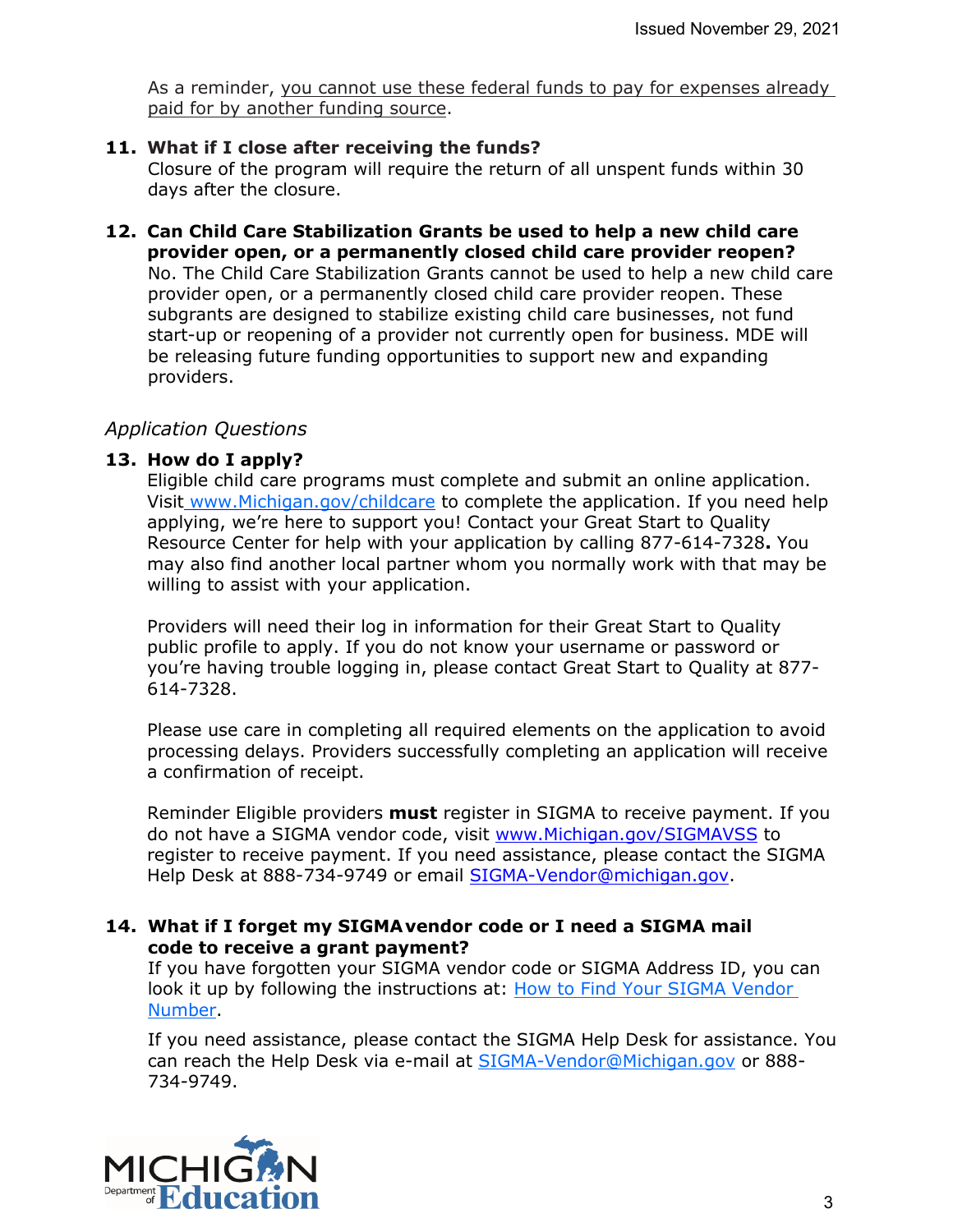SIGMA vendor codes are generated immediately, however if there is an issue with information submitted with the request it could take a bit longer.

**15. What if the auto-populated information showing the grant amount is incorrect? How do I change it?**

You should save your application and call the Great Start to Quality Resource Center at 877-614-7328 for assistance.

- **16. Can I save my application, ask a question, and return before I submit?** Yes. Each section of the application has a "save" option. We strongly encourage you to save after completing each section of the application.
- **17. If I make a mistake in any part of my application, am I disqualified?** We encourage all providers to read the FAQ or call for assistance **before** submitting the grant. You will be able to save your grant application and come back later to complete your application before submission. Please also review your application to confirm all information is correct before clicking the submit button. Multiple application submissions will not be accepted. If you are aware of an error in your application, please contact the CDC office at 866-990-3227 to discuss options to correct it.

# **18. How do I apply if I have more than one site?**

Child Care Stabilization Grants are site-based (by license number) and each site/ location must apply separately.

**19. Can I mail an application, or will it need to be submitted online?** Paper applications **will not** be accepted. The application can only be completed and submitted online through link provided at [www.michigan.gov/childcare.](http://www.michigan.gov/childcare) If you need assistance with submission of an application, please call your local Great Start to Quality Resource Center at 877-614-7328.

#### **20. Am I required to submit supporting documentation or records with my application?**

No. You are not required to submit supporting documentation with the online application. You are required to maintain records that support your grant application and use of funds for five years in the event that the records are requested for an audit or other purposes.

To help with record keeping the best practice would be to upload your receipts and documentation into the system as the money is spent. We strongly encourage you to utilize this option to help support any audits that may occur.

#### **21. What certifications are required to receive the grant?**

At the end of the application, you will find several certifications for uses of the funded. There are three federally required certifications that all providers must agree to:

• Child care providers receiving funds must be in compliance with all health and safety requirements, local health, fire safety, and zoning requirements, and, to the greatest extent possible implement policies in line with guidance from the Center for Disease Control (CDC) available at [https://www.cdc.gov/coronavirus/2019-ncov/community/schools-](https://www.cdc.gov/coronavirus/2019-ncov/community/schools-childcare/child-care-guidance.html)

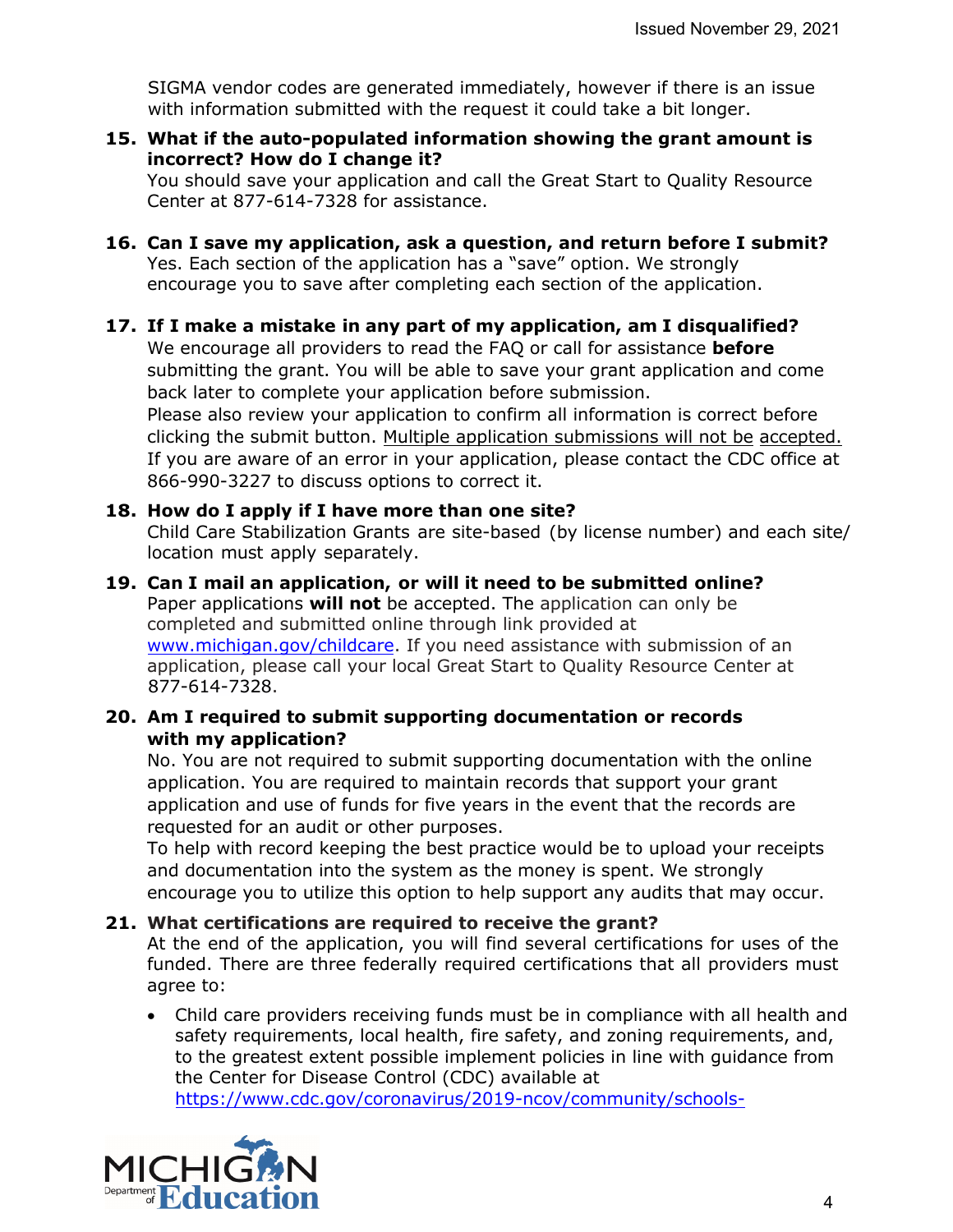[childcare/child-care-guidance.html](https://www.cdc.gov/coronavirus/2019-ncov/community/schools-childcare/child-care-guidance.html) and child care licensing rules in Michigan available at [www.michigan.gov/michildcare.](https://www.michigan.gov/lara/0,4601,7-154-89334_106253_106343---,00.html)

For each employee of the child care program, I agree to pay, each employee (including lead teachers, aides, and any other staff who are employed by the child careprovider to work in transportation, food preparation, or other type of service), I must continue paying at least the same amount of weekly wages and maintain the same benefits (such as health insurance and retirement) for the duration of the grant. I understand that I may not furlough employees from the date of application submission through the duration of the grant period. The grant period ends after you spend all of the funds and submit required reporting.

• I will provide relief from copayments and tuition payments for the families enrolled in the child care program, to the extent possible, and prioritize such relief for families struggling to make either type ofpayment. Note: MDE encourages child care providers to provide relief from tuition and copayments, if financially possible, especially for low-income families. However, child care providers are not required to provide relief from copayments and tuition for families in their care during the ARP Act stabilization subgrant period.

Providers must also agree to state-required assurances including that you agree to:

- Spend grant funds on allowable expenses
- Participate in monitoring activities and provide proper documentation
- Notify MDE in the event of a permanent program closure before spending your grant funds.

#### **22. Am I required to offer tuition discounts to families?**

No. Programs are encouraged, but not required, to offer tuition relief to families.

As a condition of this grant, you must certify that you will provide relief from copayments and tuition payments for families enrolled in your program, to the extent possible, and prioritize such relief for families struggling to make either type of payment. To meet this obligation, you must consider whether you are able to provide tuition relief to families with the grant dollars. Programs that spend grant funds on allowable uses will be considered compliant with this certification.

- **23. Am I required to be vaccinated? (This one is associated with the requirement to follow CDC guidance and state licensing guidance)** No.
- **24. What if I need to furlough, terminate, or reduce a staff person's hours?** As part of the stabilization subgrant application, child care providers must certify they will pay at least the same amount in weekly wages and maintain the same benefits for each employee throughout the duration of the subgrant. Child care providers also may not involuntarily furlough employees employed on the date of submission of the application. The ARP Act does not address if a child care provider can terminate an employee for cause during this

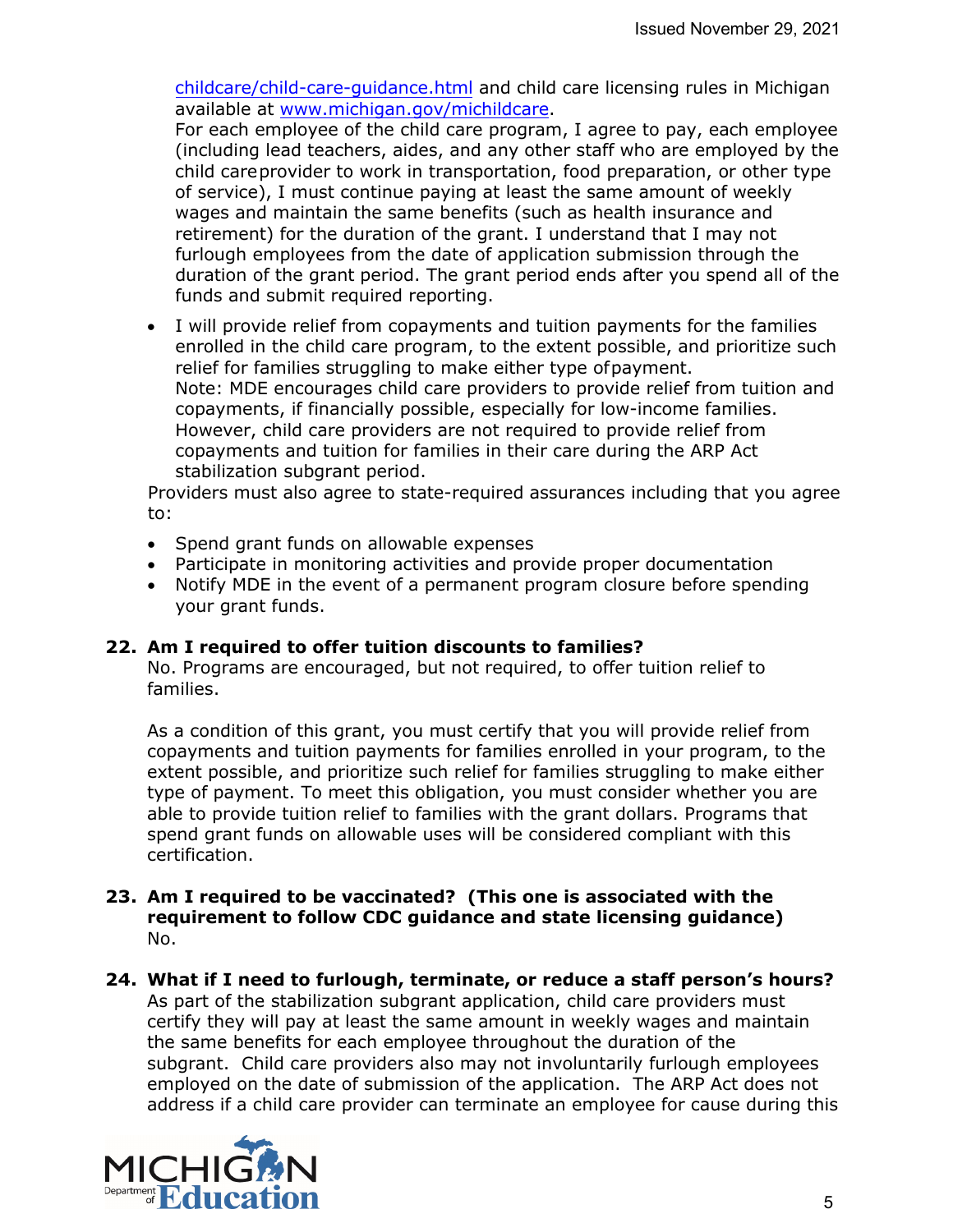period. Therefore, providers participating in their ARP Act stabilization subgrant programs may terminate an employee for cause during the subgrant period.

**25. Why does the application request information about my budget?** 

The federal government requires MDE to collect this information from providers. Your answers will not be used to calculate your grant award. It is acceptable to use your best estimate of your operating expenses.

#### **26. Will there be assistance offered to apply?**

Yes. Contact your Great Start to Quality Resource Center for help with your application by calling 877-614-7328. You may also find another local partner whom you normally work with that will be willing to assist with your application. All grant application information is available at [www.michigan.gov/childcare.](http://www.michigan.gov/childcare)

#### **27. Who do I contact for updates about the status of my application?**

You can check the status of your application by logging into your Great Start to Quality public profile page. Here's what each status means:

- **Pending for Submission**: This means you have started your application but not submitted your application.
- **Pending for Review**: This means you have submitted your application and it is ready for review.
- **Approved**: Your application has been approved! You will receive a notice via email with instructions.
- **Denied**: Your application was not eligible for funding. You will receive a notice via email.

If you can't find your status in the application portal, please call your Great Start to Quality Resource Center at 877-614-7328. If you're concerned the status is inaccurate, please contact the CDC office at 866-990-3227 for assistance.

# *Grant Award Questions*

#### **28. How will grant amounts be determined?**

Every eligible provider will receive a **base award** and **bonus payments** for providing in demand care.

#### **Base Award for All Providers**

Every eligible provider will receive a base award.

- Provider Type
	- o Centers \$4,000
	- o Group Homes \$3,000
	- o Family Homes \$2,000
- Provider Size Award = Licensed capacity  $(x 15650^*)$

*\* Based on the number of applications received and the funding requested the base amount will be reviewed and may be adjusted prior to final awards. Your grant award may be higher!*

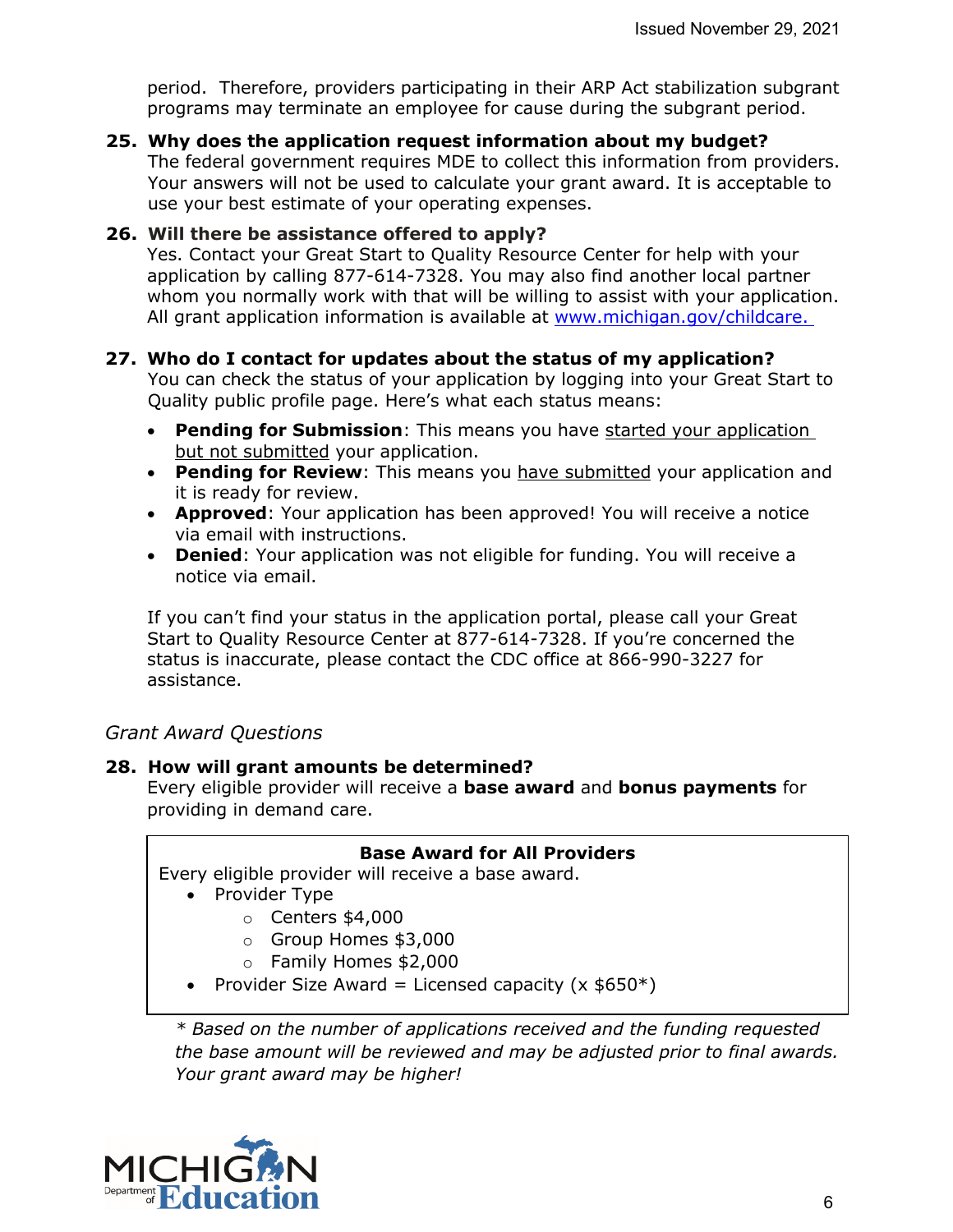# **Bonus Payments for Eligible Providers**

- **Caring for Infants and Toddlers:** Providers serving children 6 week to 30 months (15% of the provider size award)
- **Caring for Child Care Subsidy Children:** Providers serving children receiving the subsidy will receive a bonus (number of subsidy children  $x$  30% of \$650 $*)$
- **Non-Traditional Hour Bonus:** Providers that offer evening and weekend care (5% of the provider size award)
- • **Special Needs Bonus:** For the purposes of this grant application, this is a defined as caring for:
	- $\circ$  A child with a disability, as defined in section 602 of the Individuals with Disabilities Education Act (20 U.S.C. 1401)
	- o A child who is eligible for early intervention services under part C of the Individuals with Disabilities Education Act (20 U.S.C. 1431 et seq)
	- $\circ$  A child who is less than 13 years of age and who is eligible for services under section 504 of the Rehabilitation Act of 1973 (29 U.S.C. 794) (5% of the provider size award)
- **Quality Bonus**: Providers with a published rating in Great Start to Quality (5% of the provider size award)

*Please note: This award is tentative and assumes that 100% of eligible child care providers apply. Final grant awards will be calculated based on the actual number of applicants. Your final award may be higher!* 

Learn more on how to calculate your grant amount by visiting: [https://www.michigan.gov/documents/mde/Calculating\\_Your\\_Grant\\_Amount\\_7](https://www.michigan.gov/documents/mde/Calculating_Your_Grant_Amount_740180_7.pdf) [40180\\_7.pdf](https://www.michigan.gov/documents/mde/Calculating_Your_Grant_Amount_740180_7.pdf)

# **29. What does "caring for a child care subsidy children" mean?**

Providers that (on the day of application) have a child(ren) enrolled that is receiving child care subsidy payments.

For verification purposes we will look to see how many children were billed for in October 2021.

#### **30. What does "non-traditional hour care" mean?**

Providers that offer care prior to 6:00 am or after 6:00 pm on weekdays and/or on the weekend.

# **31. What does "caring for a child with special needs" mean?**

For the purposes of this grant application, this is a defined as caring for:

- A child with a disability, as defined in section 619 of the Individuals with Disabilities Education Act (20 U.S.C. 1401);
- A child who is eligible for early intervention services under part C of the Individuals with Disabilities Education Act (20 U.S.C. 1431 et seq);
- A child who is less than 13 years of age and who is eligible for services

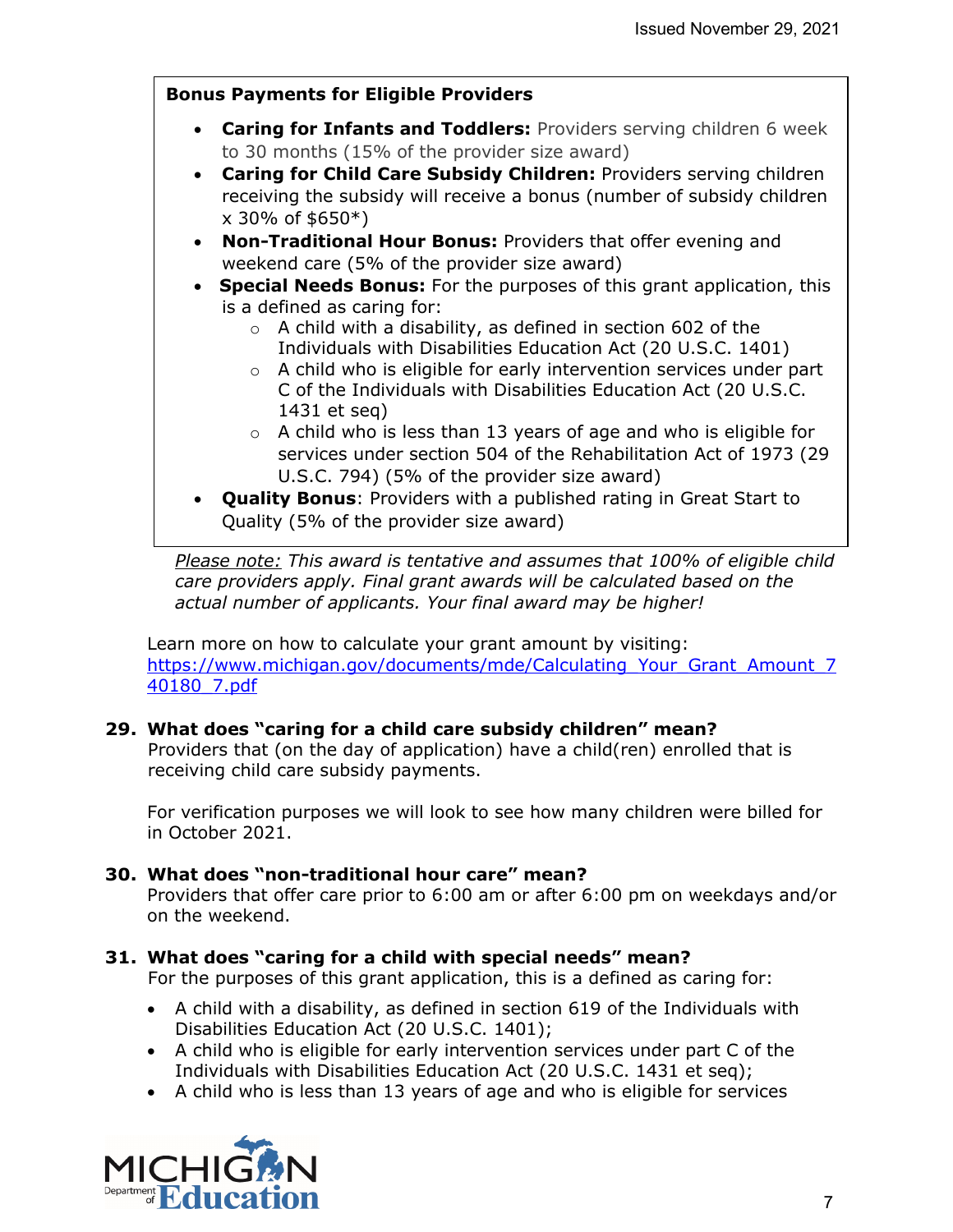under section 504 of the Rehabilitation Act of 1973 (29 U.S.C. 794).

Examples:

- Are you serving infants and toddlers (ages birth to three) who have developmental delays or diagnosed conditions and have an active Individualized Family Service Plan (IFSP)?
- Are you serving preschool or school aged children (ages 3-12) who have been found eligible for special education services and have an Individualized Education Plan (IEP) or a 504 Plan?
- Does the provider have children in care that receive special education services from a local school district?
- A child may qualify for medical therapies (i.e. speech, OT, PT, etc.) but not meet the eligibility criteria for special needs under IDEA. For example, a doctor could write a script for speech therapy, feeding therapy, etc. at a clinic or rehab facility that is paid for by health insurance, but the child doesn't have an IFSP, IEP, or 504 plan in place. For the purposes of "special needs definition" we were referring to eligibility under IDEA which would mean a child must have an IFSP, IEP, or 504 Plan.
- Child could also be participating in Early On® or Early On® Home Visiting.
- **32. What if I am in the process of getting a Great Start to Quality rating?**  Every provider who has a published Great Start to Quality Rating is eligible for a bonus regardless of your star rating level.

Programs move through the process in alignment with Great Start to Quality processes and procedures and the Validator will contact programs as soon as possible to schedule the validation. While the process often takes less time, the [rating timeline](https://gcc02.safelinks.protection.outlook.com/?url=https%3A%2F%2Fgreatstarttoquality.org%2Fearn-a-rating%2F&data=04%7C01%7Cbrewer-walravenl%40michigan.gov%7C2456a32ef62d400ccd3f08d9a5641fb9%7Cd5fb7087377742ad966a892ef47225d1%7C0%7C0%7C637722671721659896%7CUnknown%7CTWFpbGZsb3d8eyJWIjoiMC4wLjAwMDAiLCJQIjoiV2luMzIiLCJBTiI6Ik1haWwiLCJXVCI6Mn0%3D%7C1000&sdata=N0%2BhnUA2ROihSj8Xnp4HKQT3B9X3jCp6%2BZq6saVg%2FPU%3D&reserved=0) for the validation process is up to 45 days and the entire rating process is up to 90 days.

If you are in the process of getting rated and you have questions please contact the Early Childhood Investment Corporation at [validation@ecic4kids.org](mailto:validation@ecic4kids.org) for assistance.

#### **33. Will everyone who applies receive a grant?**

This is a non-competitive grant. Every eligible child care provider that submits a complete application will receive a grant award. Funding is not awarded on a first come, first serve basis.

#### **34. What if I my application is denied?**

You will receive notification if your application is denied. You should contact the CDC office at 866-990-3227 for more information.

**35. If I am awarded a Child Care Stabilization Grant, when will I receive my grant award?** 

Assuming the application materials are submitted correctly and received within the allowable time-period, awards will be distributed after January 10, 2022.

#### **36. Who do I contact if I have questions about the grant amount I received**

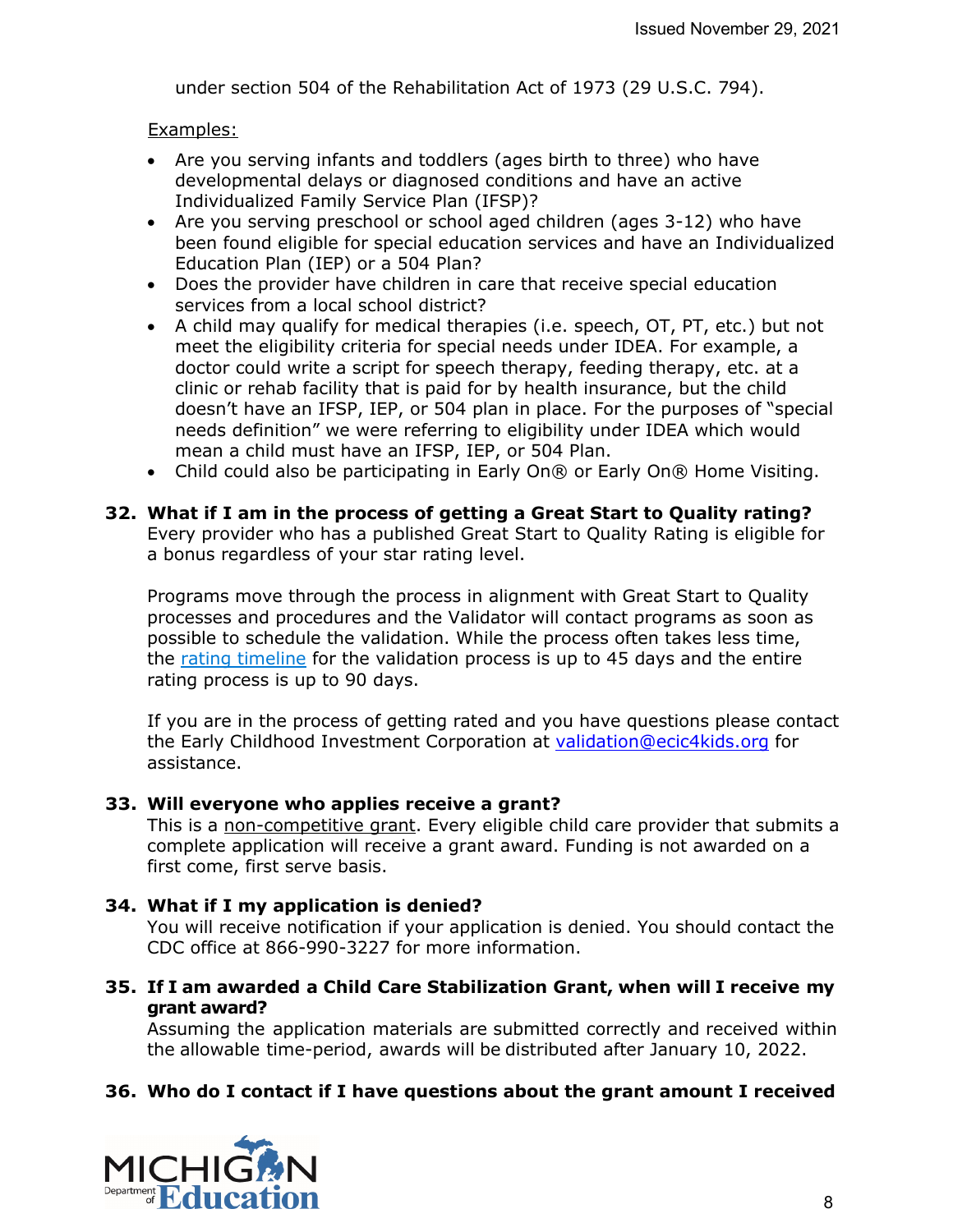#### **or I believe my grant amount is incorrect?**

You should contact the CDC office at 866-990-3227 for assistance.

#### **37. Is the grant award considered taxable income at the state and federal levels?**

Yes. The Child Care Stabilization Grant is considered income and is taxable. Programs that are awarded a grant will receive an IRS Tax Form 1099-NEC. This funding is subject to the same tax rules as regular CCDF funding. State tax rules apply.

Regarding federal tax rules, please contact your tax preparer or the Internal Revenue Service for guidance. In some cases, funds used to cover operating expenses may be exempt from taxation.

We strongly urge you talk with your tax preparer to create a plan for how to estimate the tax implications for planning purposes.

View additional information about tax implications here: [Child Care Stabilization](https://www.michigan.gov/documents/mde/Tax_implications_740185_7.pdf)  [Grant Tax Implications \(michigan.gov\)](https://www.michigan.gov/documents/mde/Tax_implications_740185_7.pdf)

#### **38. Can these funds be used to help cover the costs of consulting with a tax preparer?**

Yes. Funds can be used for this purpose under "goods and services".

#### **39. Can these funds be used to pay for taxes.**

No. Providers must use funds on allowable expenses described in question #38 below.

#### **40. Are child care stabilization subgrants considered "payments made to beneficiaries of a federal program," as described in 45 CFR 75.2, similar to direct child care subsidies paid under the voucher program? Or are these considered "sub-recipients"?**

Child Care Stabilization subgrants includes in the ARP Act are benefits to a child care provider and are considered payments made to beneficiaries of a federal program, which is the same as with child care subsidies under the voucher program. Providers receiving stabilization subgrants are not categorized as "sub-recipients" as defined at 45 CFR 75.2.

#### *Allowable Expenses Questions*

#### **41. What can these funds be used for?**

This grant is intended to support operational expenses and your COVIDresponse. You must spend grant funds on one or more of the following:

- Personnel costs,
- Rent or mortgage payments,
- Insurance,
- Facility maintenance and improvements,
- Personal protective equipment (PPE) and COVID-related supplies,
- Training and professional development related to health and safety practices,

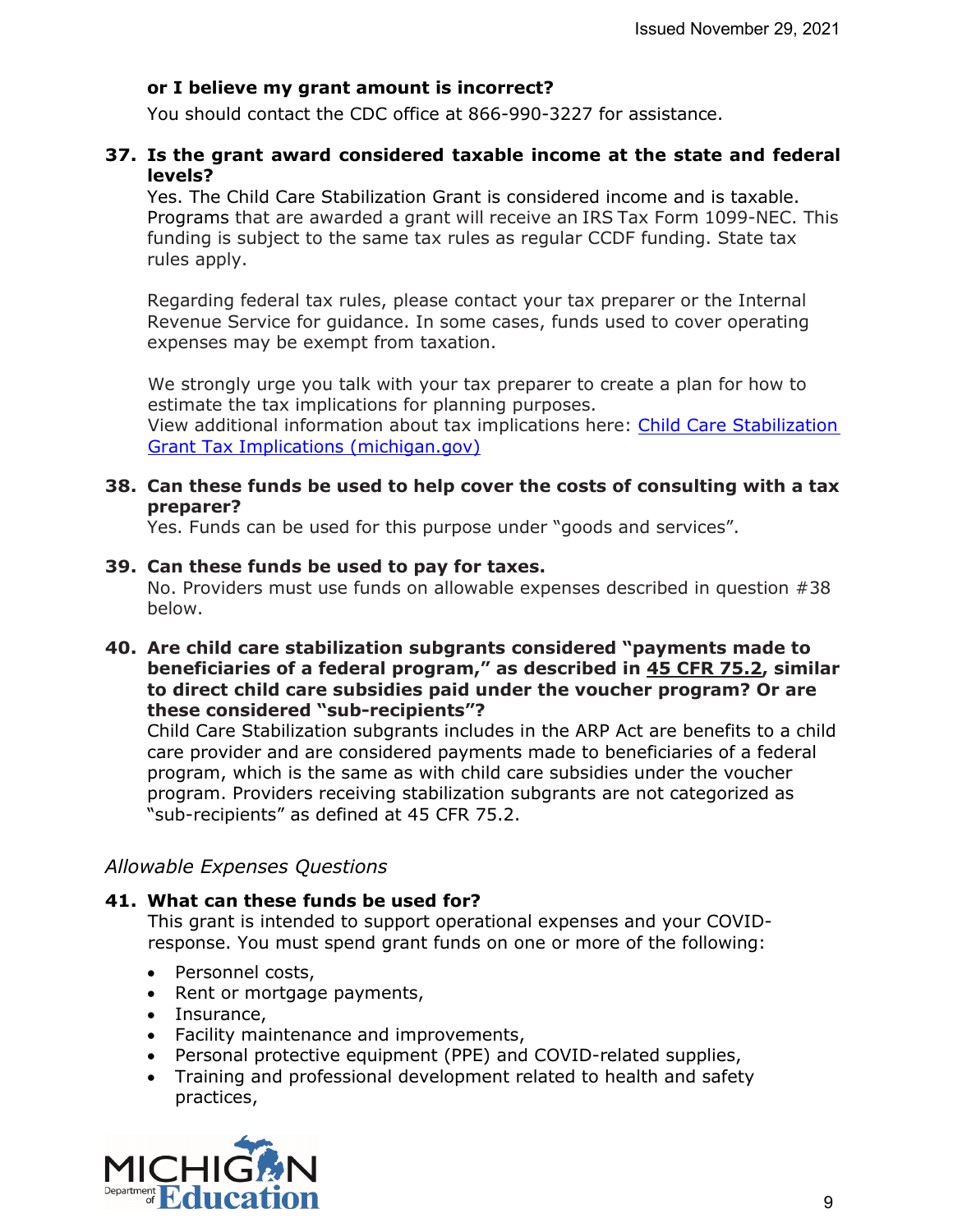- Goods and services needed to resume providing care,
- Mental health supports for children and early educators, or
- Reimbursement of costs associated with the current public health emergency.

To be an allowable use of the grant, expenses must fit into one of the allowable purposes. We get a lot of questions about allowable expenses. The tools from [First Children's Finance](https://gcc02.safelinks.protection.outlook.com/?url=https%3A%2F%2Fwww.michigan.gov%2Fmde%2F0%2C4615%2C7-140--570701--%2C00.html&data=04%7C01%7CBrewer-WalravenL%40michigan.gov%7Cc32e6e68eb0a44d9a5e508d99fb36dbd%7Cd5fb7087377742ad966a892ef47225d1%7C0%7C0%7C637716415244550372%7CUnknown%7CTWFpbGZsb3d8eyJWIjoiMC4wLjAwMDAiLCJQIjoiV2luMzIiLCJBTiI6Ik1haWwiLCJXVCI6Mn0%3D%7C1000&sdata=DEBJOW75I6Dpl1%2B3bzg9Q8kyuvKZb3191Ru%2B2FTZQdM%3D&reserved=0) are a valuable first step. The materials review common expenses in each area and recommends how to track and document spending.

[Construction and major renovations](https://gcc02.safelinks.protection.outlook.com/?url=https%3A%2F%2Fwww.michigan.gov%2Fdocuments%2Fmde%2FStabilization_Grant_Allowable_Uses_740186_7.pdf&data=04%7C01%7CBrewer-WalravenL%40michigan.gov%7Cc32e6e68eb0a44d9a5e508d99fb36dbd%7Cd5fb7087377742ad966a892ef47225d1%7C0%7C0%7C637716415244560333%7CUnknown%7CTWFpbGZsb3d8eyJWIjoiMC4wLjAwMDAiLCJQIjoiV2luMzIiLCJBTiI6Ik1haWwiLCJXVCI6Mn0%3D%7C1000&sdata=AqBZ0jGBYsmgcEM3J5OvrO630vcy7rm4NgUfKcwuxoQ%3D&reserved=0) are specifically not allowed. Major renovation means: (1) structural changes to the foundation, roof, floor, exterior or load-bearing walls of a facility, or the extension of a facility to increase its floor area; or (2) extensive alteration of a facility such as to significantly change its function and purpose, even if such renovation does not include any structural change.

Improvements to a facility that are not considered major renovations may be considered minor renovations, facility maintenance, or improvements are allowed.

NOTE: Costs incurred after the declaration of the public health emergency on January 31, 2020, (but before the March 11, 2021, ARP Act date of enactment), for any of the uses of funds outlined above, as long as those uses were made in response to the COVID-19 public health emergency (including child care operating expenses related to rent and mortgage and facilities; insurance, utilities, internet, phones, personal protective equipment, sanitation, and health and safety; equipment and supplies; goods and services; and mental health services as described above).

#### **42. Can I improve my space in response to the pandemic?**

Any improvement or upgrade to a facility that is not specified under the definition of major renovation\*, may be considered a minor renovation and may be allowed if it is part of normal operational expenses. These funds may be used for minor renovations related to meeting the requirements of the Americans with Disabilities Act (ADA) of 1990 (42 U.S.C. 12101, et. seq.).

- \* Major renovations is defined as: (1) structural changes to the foundation, roof, floor, exterior or load-bearing walls of a facility, or the extension of a facility to increase its floor area; or (2) extensive alteration of a facility such as to significantly change its function and purpose, even if such renovation does not include any structural change. Major remodeling is not allowed for these funds.
- **43. Can grant funds be used to assist in the purchase of a child care program?**

No. Stabilization Grant funds cannot be used to assist in the purchase of a child care program.

#### **44. When do I need to spend these funds?**

If you wish to apply for both grant opportunities, the funds for the March 2022

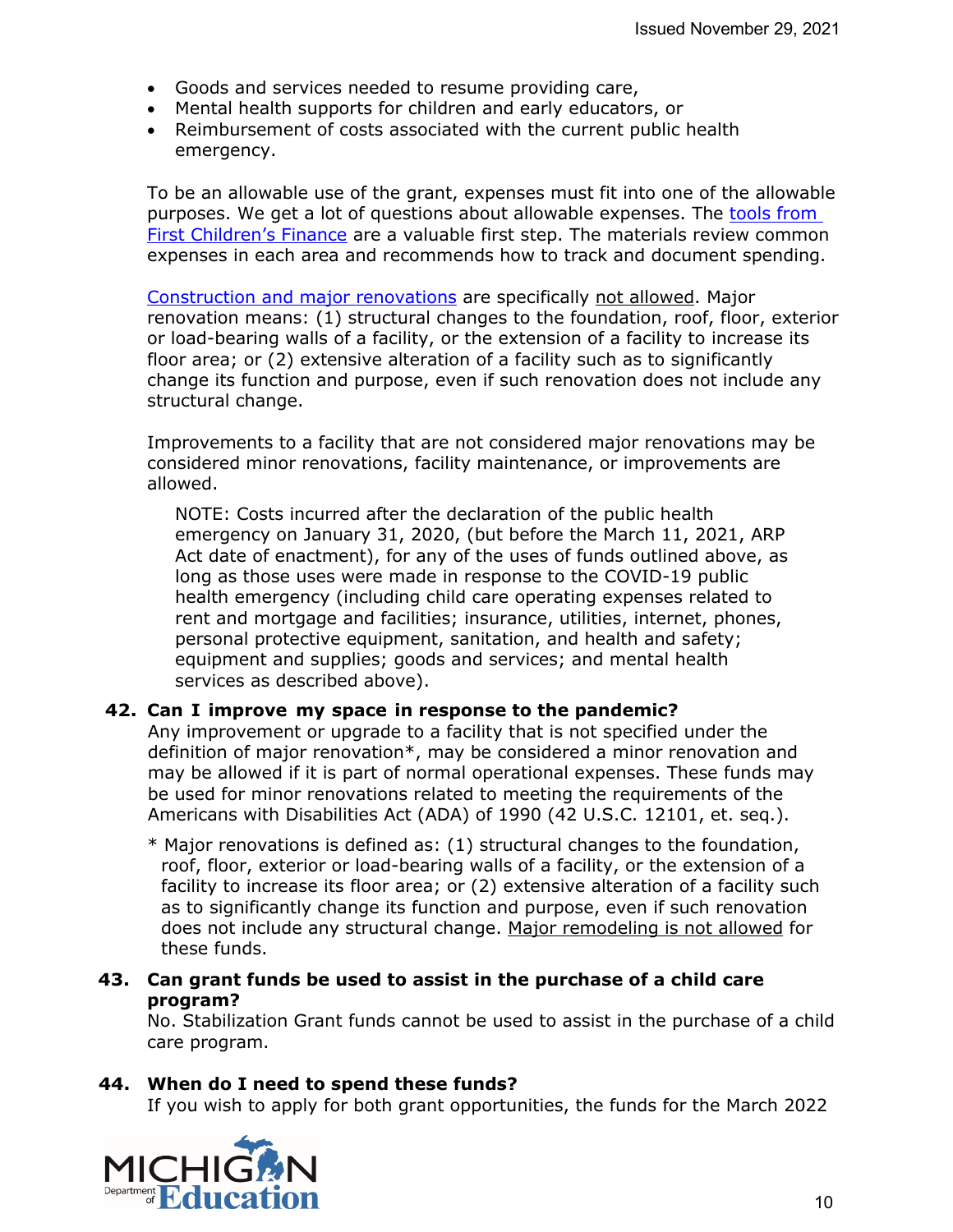application will not be released until funds from the Fall 2021 grant are reported as spent. Overall, funds must be fully spent by July 31, 2023.

#### **45. What if I can't spend all my grant award by July 2023?**

You must contact the CDC office at 866-990-3227. Prior to returning funds, providers will be asked to meet with a technical assistance provider to discuss options to use remaining funds on allowable uses. Providers must contact the CDC office with concerns about funds that cannot be spent by July 1, 2023.

*Funds for Staff Bonus Payments and Recruitment* 

#### **46. Will child care staff members receive bonuses through the Child Care Stabilization Grant?**

Yes. When child care providers apply for a Stabilization Grant, they will receive additional funding for staff retention bonuses. In each Stabilization Grant award, providers will receive additional bonus money for staff—\$1,000 per full time staff member and \$500 per part time staff member.

Staff retention bonus funds must be used to provide additional wage, salary, employee benefits, or bonus compensation to staff. Providers agree to return funds if it is determined that they did not use these funds to pay staff as described here.

To receive funds, providers will report the number of full time and part time staff on payroll in their Child Care Stabilization Grant Application. Staff counts should be current as of the provider's application date.

#### **To qualify, staff must:**

- provide direct child care services and/or administration,
- work at the child care facility, and
- be on payroll.

Home providers should include themselves in the count. Center directors can also be counted.

Volunteers and contracted staff do not qualify for bonus payments. If you issue a 1099 to a staff member, they are considered a contracted staff.

Each staff member should only be counted once.

Providers may choose to use additional funds from their Stabilization Grant to increase staff compensation, increase staff wages, provide additional bonuses, or for recruitment purposes. That may include:

- Bonuses or increases in wages for any period between January 2020 and July 2023.
- Contributions toward health insurance costs that reduce costs for staff
- Contributions to staff retirement funds.
- Educational advancement or tuition reimbursement for staff.
- Coverage of child care costs for staff members' children. (This can be done regardless of where care is provided.)

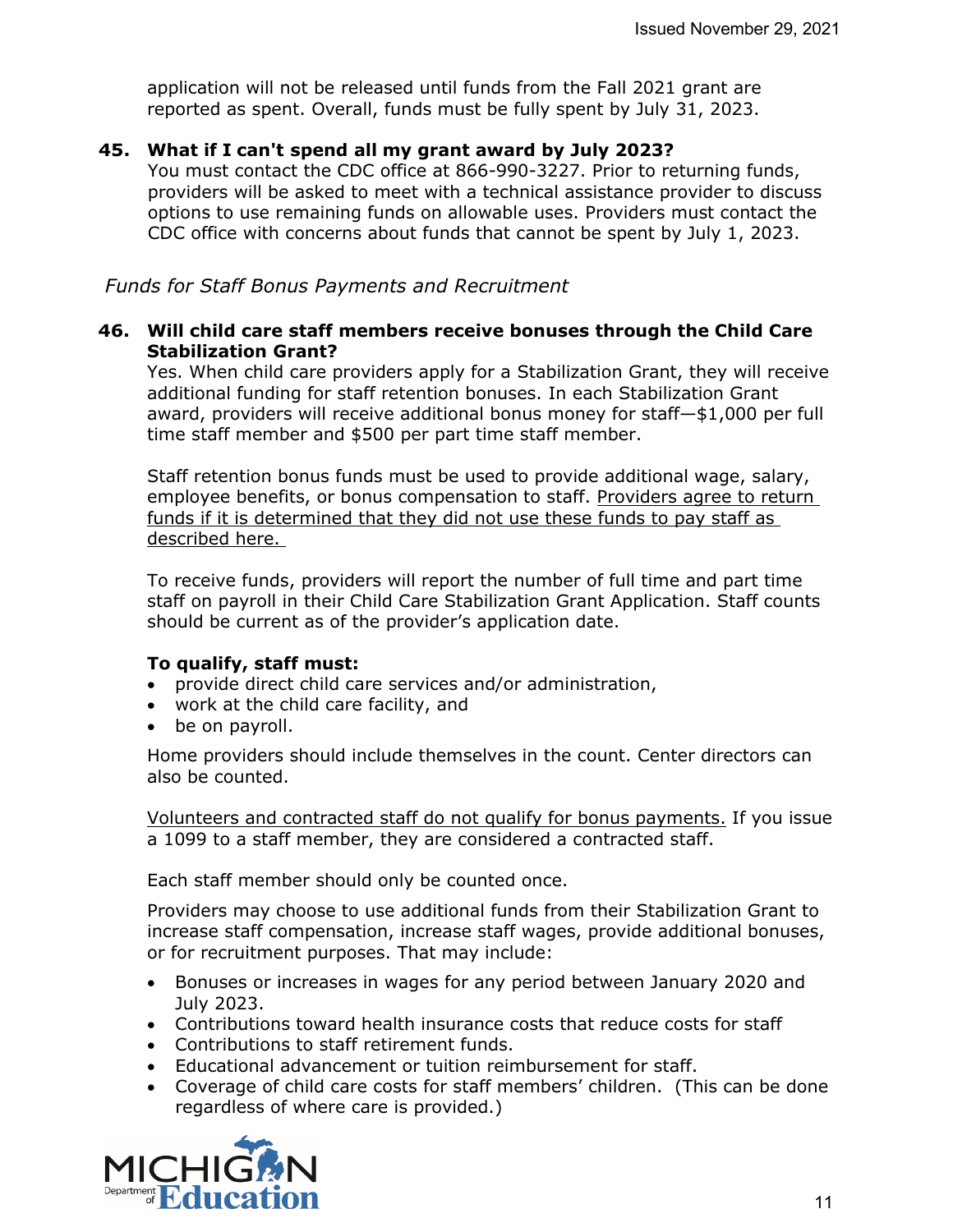#### **47. How do I determine whether a staff person is full time or part time?**

- Full time staff work an average of 30+ hours a week.
- Part time staff work an average of 29 or fewer hours a week.

#### **48. When should staff retention bonuses be paid?**

Staff retention bonuses must be paid to employees as soon as possible after receiving the grant funds from the Department, but no later than March 1, 2022. Employers may choose to pay bonuses as additional wages, salary, employee benefits, or bonus compensation.

#### **49. Is there funding available for recruitment/hiring bonuses to help recruit new staff?**

Yes. When child care providers apply for a Stabilization Grant, they may request additional funding for recruitment/hiring bonuses to help recruit new staff. In each Stabilization Grant award, providers may request additional funds for Recruitment/sign on bonus  $-\frac{1}{2}$ ,000 per new full time staff member and \$500 per new part time staff member.

Recruitment/sign on bonus funds must be used to provide additional wage, salary, employee benefits, or bonus compensation to new staff. Providers agree to return funds if it is determined that they did not use these funds to pay staff as described here.

To receive funds, providers will report the number of full time and part time vacancies in their Child Care Stabilization Grant Application. Vacancies should be current as of the provider's application date. Providers must assure they will hire staff and award sign on bonuses within six months of receiving the funds. Recruitment/hiring bonuses will be awarded pending available funds. Providers may also use funds from their Stabilization Grant to offer recruitment/hiring bonuses.

#### **50. Do child care staff need to apply to the state to receive a bonus?**

No. Employers apply for funding by submitting their application for the Child Care Stabilization Grant. If you're not sure if your employer is applying, ask them, and share the grant website at Michigan.gov/childcare.

#### *Reporting Requirements*

#### **51. What will be required for reporting?**

Providers will be required to report how they spent the funds, current enrollment information, and will be asked to verify payments of bonuses to staff.

In addition, reporting will be required for recruitment and hiring funds. Providers will be asked to report and verify expenses used for those purposes. Reporting is required within six months or funds must be returned.

Reporting will occur through the Great Start to Quality system. To prepare for reporting, MDE recommends using the [Expense Tracking Tool \(michigan.gov\)](https://www.michigan.gov/documents/mde/ARPA_MI_FCC_Expense_Tracking_Tool_740184_7.pdf) to track spending and maintain records.

Additional information about reporting will be available at [www.michigan.gov/childcare](http://www.michigan.gov/childcare) and through webinars to be scheduled soon.